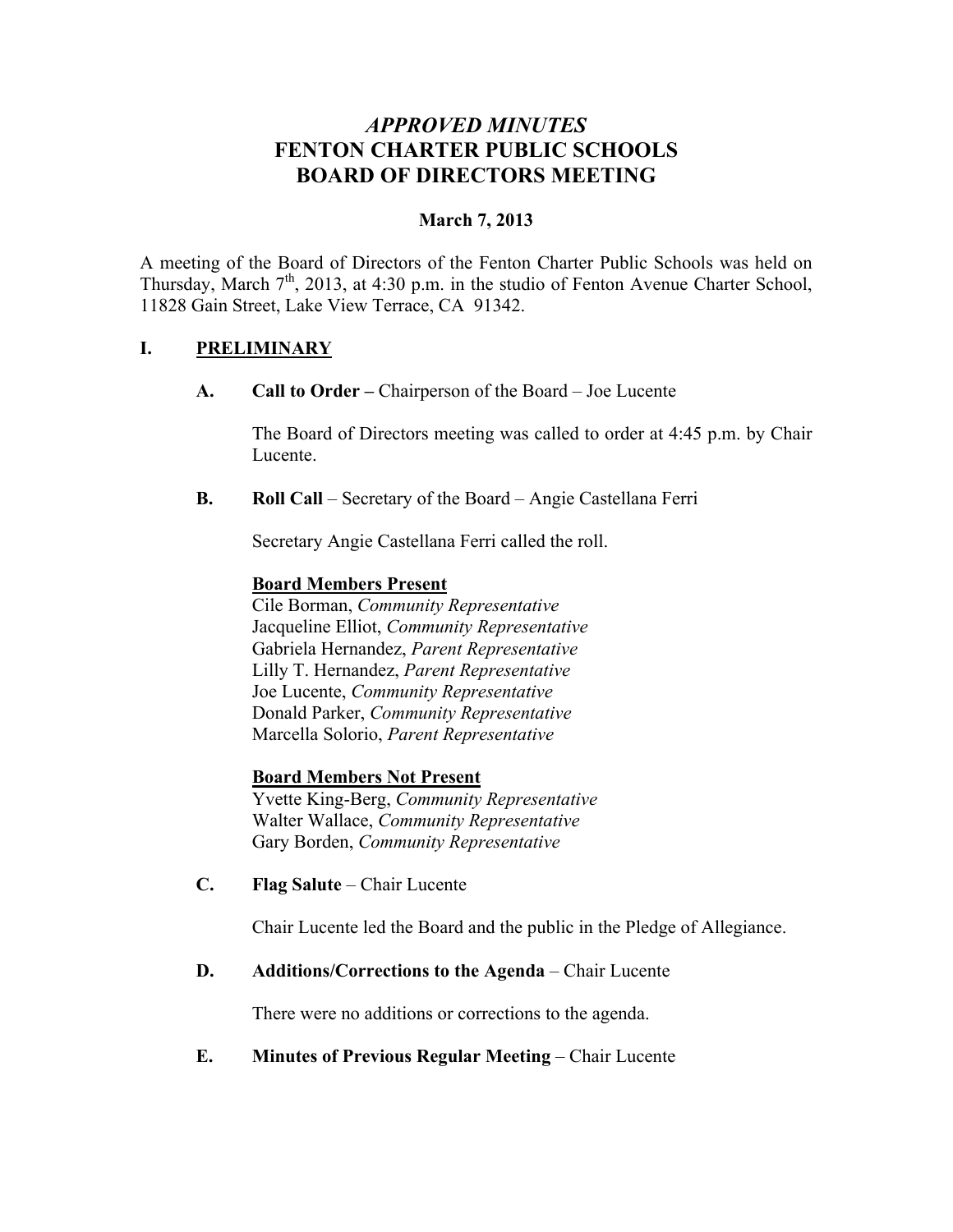On **MOTION** of Gabriela Hernandez, **SECONDED** by Cile Borman and **CARRIED** by a vote of 7 (YES) and 0 (NO), the minutes of the February 7, 2013 Regular Meeting of the Board of Directors were approved.

### **II. COMMUNICATIONS**

#### **A. Presentations from the Public** – Chair Lucente

There were no presentations from the public.

#### **B. Committee/Council Reports**

Minutes of all meetings held by any committee and/or council were sent to the Board Members prior to this meeting.

There were no further reports by committees/councils.

### **C. Treasurer/CFO's Report -**

Paul Khoury, Treasurer and CFO, presented.

### **D. Directors' Reports** -

Fenton Primary Center – Richard Parra, Director, reported.

Fenton Avenue Charter School – Michelle Rappino, Director, reported.

Santa Monica Boulevard Community Charter School - Vahe Markarian, Director of Operations, and David Riddick, Director of Instruction/Managing Director, reported.

### **E. Executive Director's Report -**

Fenton Charter Public Schools – Irene Sumida, Executive Director, reported.

### **III. CONSENT AGENDA ITEMS**

There were no items on the Consent Agenda.

### **IV. ITEMS SCHEDULED FOR ACTION**

**A. Recommendation to approve amended bylaws of the Fenton Charter Public Schools.**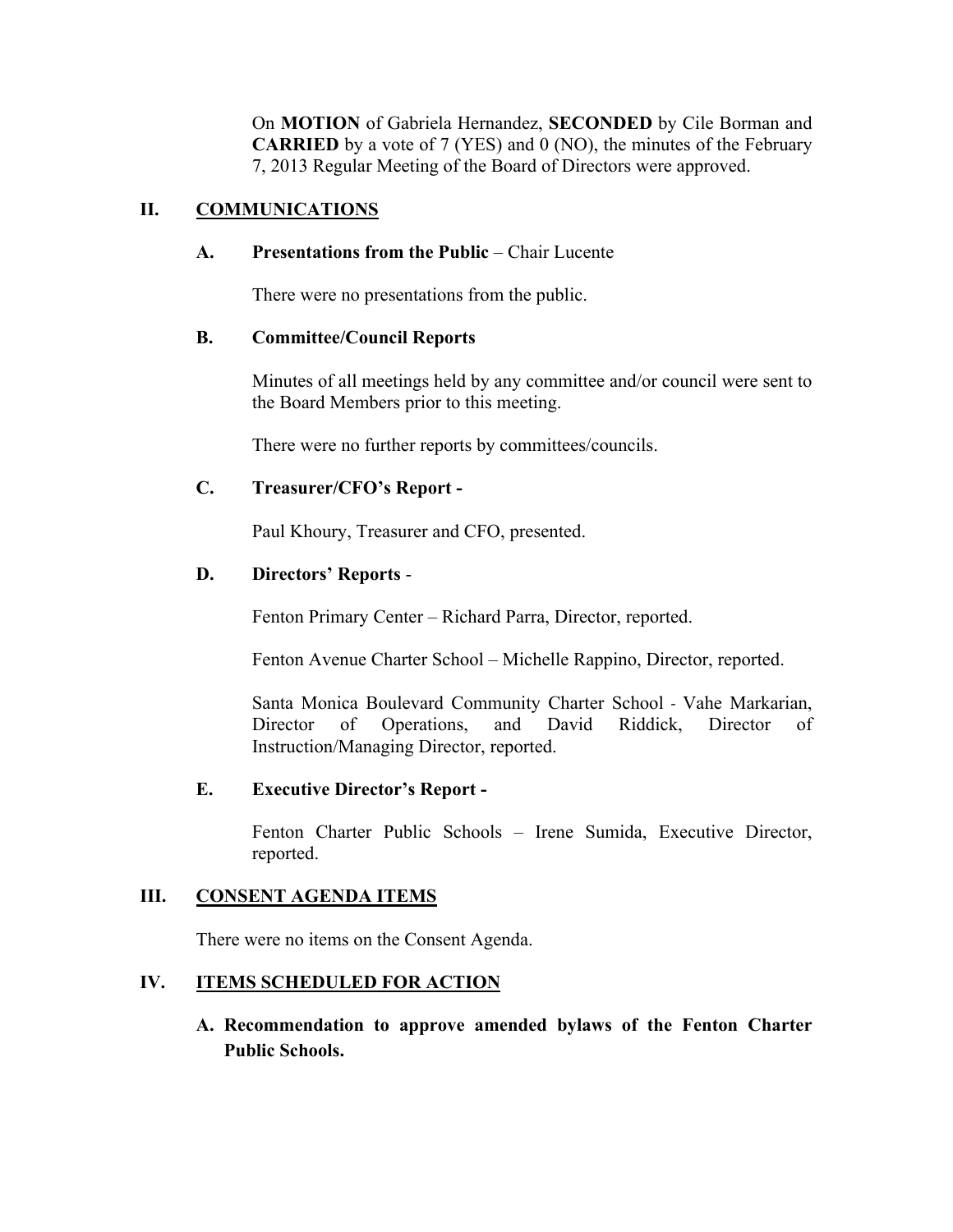On **MOTION** of Donald Parker, **SECONDED** by Gabriela Hernandez and **CARRIED** by a vote of 7 (YES) and 0 (NO) the recommendation to approve the amended bylaws of the Fenton Charter Public Schools was approved.

**B. Recommendation to approve assignment of Maria Hernandez, Gabriela Palma and Sandra Reyes to the Fenton Charter Public Schools Business Office.**

On **MOTION** of Donald Parker, **SECONDED** by Lily T. Hernandez and **CARRIED** by a vote of 7 (YES) and 0 (NO) the recommendation to approve the assignment of Maria Hernandez, Gabriela Palma and Sandra Reyes to the Fenton Charter Public Schools Business Office was approved.

Cile Borman, *Community Representative,* left the meeting prior to the following recommendation.

**C. Recommendation to approve the hiring of Leticia Padilla Parra for the position of Administrative Coordinator at Fenton Avenue Charter School and the placement of current Administrative Coordinator, Stacy Hutter, at the Fenton Primary Center.**

On **MOTION** of Donald Parker, **SECONDED** by Marcella Solorio and **CARRIED** by a vote of 6 (YES) and 0 (NO) the recommendation to approve the hiring of Leticia Padilla Parra for the position of Administrative Coordinator at Fenton Avenue Charter School and the placement of current Administrative Coordinator, Stacy Hutter, at the Fenton Primary Center, was approved.

## **V. ITEMS SCHEDULED FOR INFORMATION**

These were no items presented for information.

### **VI. CLOSED SESSION**

Chair Lucente made the following announcement:

"The Board of Directors will now be moving into closed session to discuss matters described in Section VI. Matters to be discussed are those permitted by Government Code Sections 54956.8, 54956.9, 54956.95, 54957, and 54957.6 – personnel, litigation and/or real property."

The Board of Directors convened to closed session at 6:00 p.m.

#### **A. Personnel Matters**